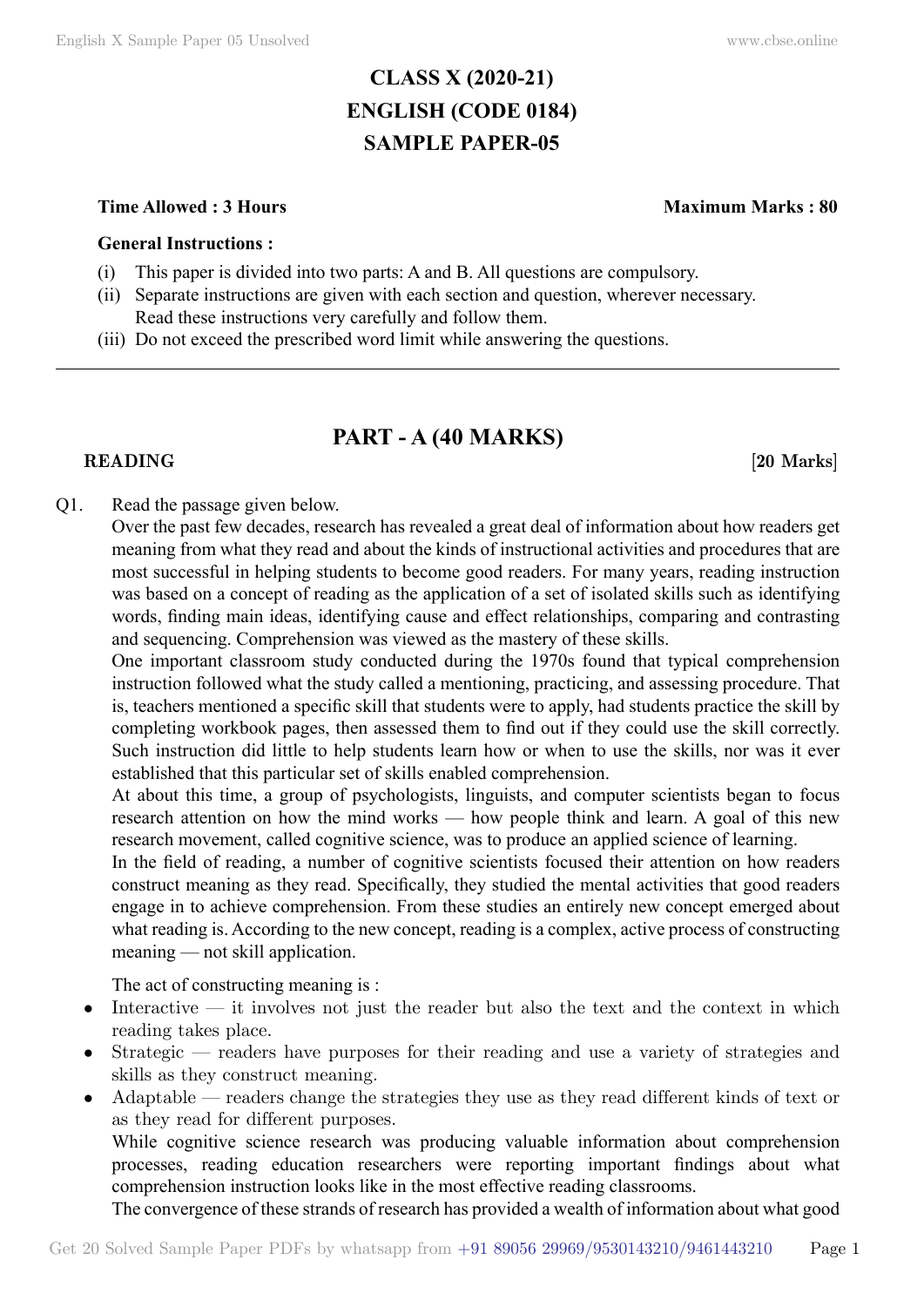readers do as they read, about how good and poor readers differ, and about the kind of instruction that is needed to help students to become good readers.

**On the basis of your understanding of the given passage, answer ANY TEN questions from the iwelve that follow.**  $1 \times 10 = 10$ 

| (a) | during the 1970s, as revealed after a classroom study done by researchers ?<br>(i) practicing procedure                                                                                                                                                                                                                                                    | Which of the following is NOT a procedure that followed a typical comprehension instruction<br>(ii) mentioning procedure                                                            |  |
|-----|------------------------------------------------------------------------------------------------------------------------------------------------------------------------------------------------------------------------------------------------------------------------------------------------------------------------------------------------------------|-------------------------------------------------------------------------------------------------------------------------------------------------------------------------------------|--|
|     | (iii) memorisation procedure                                                                                                                                                                                                                                                                                                                               | (iv) assessing procedure                                                                                                                                                            |  |
| (b) | A goal of a new research movement called cognitive science was :<br>(i) to promote a more practical sort of learning.<br>(ii) to produce an applied science of learning.<br>(iii)to introduce an element of learning through assessment.<br>(iv) to reveal a better method of learning.                                                                    |                                                                                                                                                                                     |  |
| (c) | A number of cognitive scientists, in the field of reading, focused their attention on :<br>(i) how much an average reader can read in a day.<br>(ii) learning why many people preferred learning through reading.<br>(iii) learning why readers had a much better knowledge of vocabulary than others.<br>(iv) how readers construct meaning as they read. |                                                                                                                                                                                     |  |
| (d) | of constructing meaning.<br>(i) an insignificant expertise<br>(iii) a skill application                                                                                                                                                                                                                                                                    | According to the new concept of reading, reading is not  but a complex, active process<br>(ii) a comprehension skill<br>(iv) a preferred ability                                    |  |
| (e) | The act of constructing meaning is :<br>I. Comprehensive<br>II. Adaptable<br>III. Strategic<br>IV. Interactive                                                                                                                                                                                                                                             |                                                                                                                                                                                     |  |
|     | $(i)$ I, II and III<br>$(iii)$ II, III and IV                                                                                                                                                                                                                                                                                                              | $(ii)$ I, III and IV<br>$(iv)$ I, II, III and IV                                                                                                                                    |  |
| (f) | Many years ago the mastery of reading instruction skills was viewed as :<br>(i) comprehension.<br>(iii)interactive learning.                                                                                                                                                                                                                               | (ii) cognitive learning.<br>(iv) interpretation.                                                                                                                                    |  |
| (g) | was it ever established that this particular set of skills enabled comprehension?<br>(i) reading instruction<br>(iii) cognitive instruction                                                                                                                                                                                                                | Which instruction gave no help to the students to learn how or when to use certain skills nor<br>(ii) typical comprehension instruction<br>(iv) adaptable comprehensive instruction |  |
|     | for different purposes. This is an  feature of the act of constructive meaning.<br>(i) adaptable<br>(iii) cohesive                                                                                                                                                                                                                                         | (h) The readers change the strategies they use as they read different kinds of text or as they read<br>(ii) strategic<br>(iv) interactive                                           |  |
| (i) | Choose an option that lists a statement that is NOT TRUE.                                                                                                                                                                                                                                                                                                  | (i) In the late 20th century a group of psychologists linguists and computer scientists began                                                                                       |  |

- (i) In the late 20th century a group of psychologists, linguists, and computer scientists began to focus research attention on how the mind works i.e. how people think and learn.
- (ii) The act of constructing meaning is interactive because it involves not just the reader but also the text and the context in which reading takes place.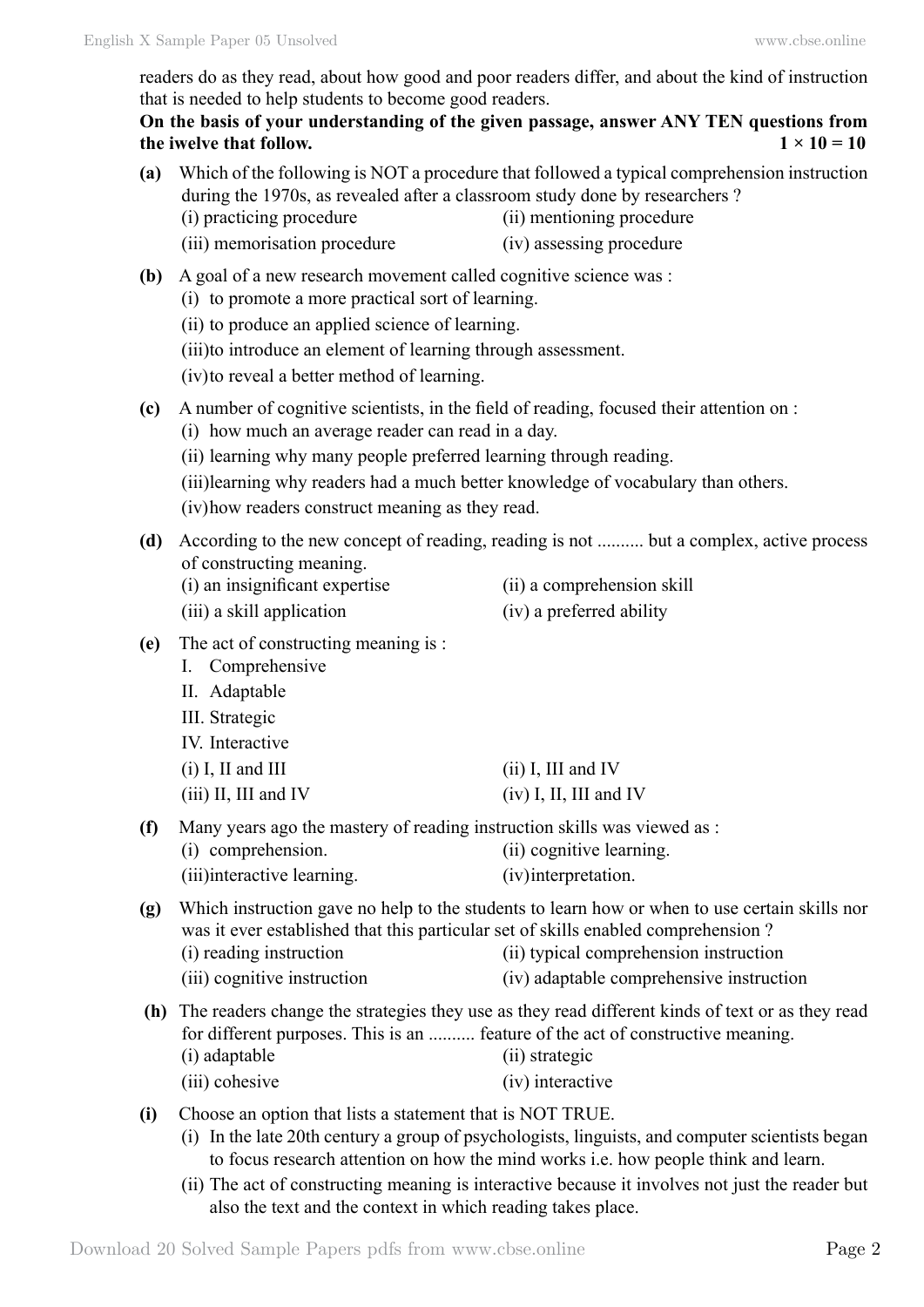- (iii)Research has revealed a great deal of information about the kinds of instructional activities and procedures that are most successful in helping students to become good readers.
- (iv)Reading instruction is even now based on a concept of the application of a set of skills like identifying words. finding main ideas, identifying cause and effect relationships, comparing and contrasting and sequencing.
- **(j)** The convergence of the strands of cognitive science research and reading education research has provided a wealth of information about :
	- 1. what methods are required to instil in students the habit of learning through reading.
	- 2. the kind of instruction that is needed to help students to become good readers.
	- 3. what good readers do as they read.
	- 4. how good and poor readers differ.

| $(i) 1, 2$ and 3   | (ii) 1, 3 and 4      |
|--------------------|----------------------|
| $(iii)$ 2, 3 and 4 | $(iv) 1, 2, 3$ and 4 |

**(k)** Choose an option that is a synonym of the word 'engage'. (i) develop (ii) understand (iii) immerse (iv) release

- **(l)** Choose an option that clearly states the meaning of the word 'convergence'.
	- (i) two or more things become similar or come together
	- (ii) two thoughts or things going parallelly
	- (iii)the emergence of new and distinct thoughts or patterns
	- (iv)the violent mixing of two or more things

# Q2. Read the passage given below.

In addition to using libraries and visiting art museums, historic site visitation is another common form of public engagement with the humanities. According to the National Endowment for the Arts' Survey of Public Participation in the Arts (SPPA). the percentage of people making at least one such visit fell steadily from 1982 to 2012, before rising somewhat in 2017. Visits to historic sites managed by the National Park Service (NPS) were substantially higher in 2018 than 1980, despite a decline in recent years.

In 2017, 28% of American adults reported visiting a historic site in the previous year. This represented an increase of 4.4 percentage points from 2012 but a decrease of 8.9 percentage points from 1982. The bulk of the decline in visitation occurred from 2002 to 2008.

The recent increases in visitation rates were statistically significant for the 35-44- and 45-54-yearold age groups 1. The larger change was found among 35-to-44-year-olds, whose visitation rate increased 8.7 percentage points. Despite the increase from 2012 to 2017 for these groups, there was a net decline in historic site visitation since 1982 for Americans of virtually all ages. Only among the oldest Americans (age 75 or older) was the rate of visitation higher in 2017 than 35 years earlier. From 1982 to 2017, the differences among age groups with respect to rates of historic site visitation decreased. For example, in 1982, the rate of visitation among 25-to-34-year-olds (the group most likely to visit a historic site in that survey) was approximately 11 percentage points higher than that of the youngest age group (18-to-24-year-olds). and more than 17 points higher than that of people ages 65-74. By 2017, however, the visitation rate of 25-to-34-year-olds had dropped to within five percentage points of the younger cohort and was virtually identical of that for the older group.

While visitation rates are converging among the age cohorts, the differences by level of educational attainment are still pronounced. In 2017, as in earlier years, the visitation rate among college graduates was more than twice as high as the rate among those who finished their studies with a high school diploma (43% as compared to 17%). Among those who did not finish high school, visitation rates were below 10% throughout the 2008-2017 time period. Conversely, among Americans with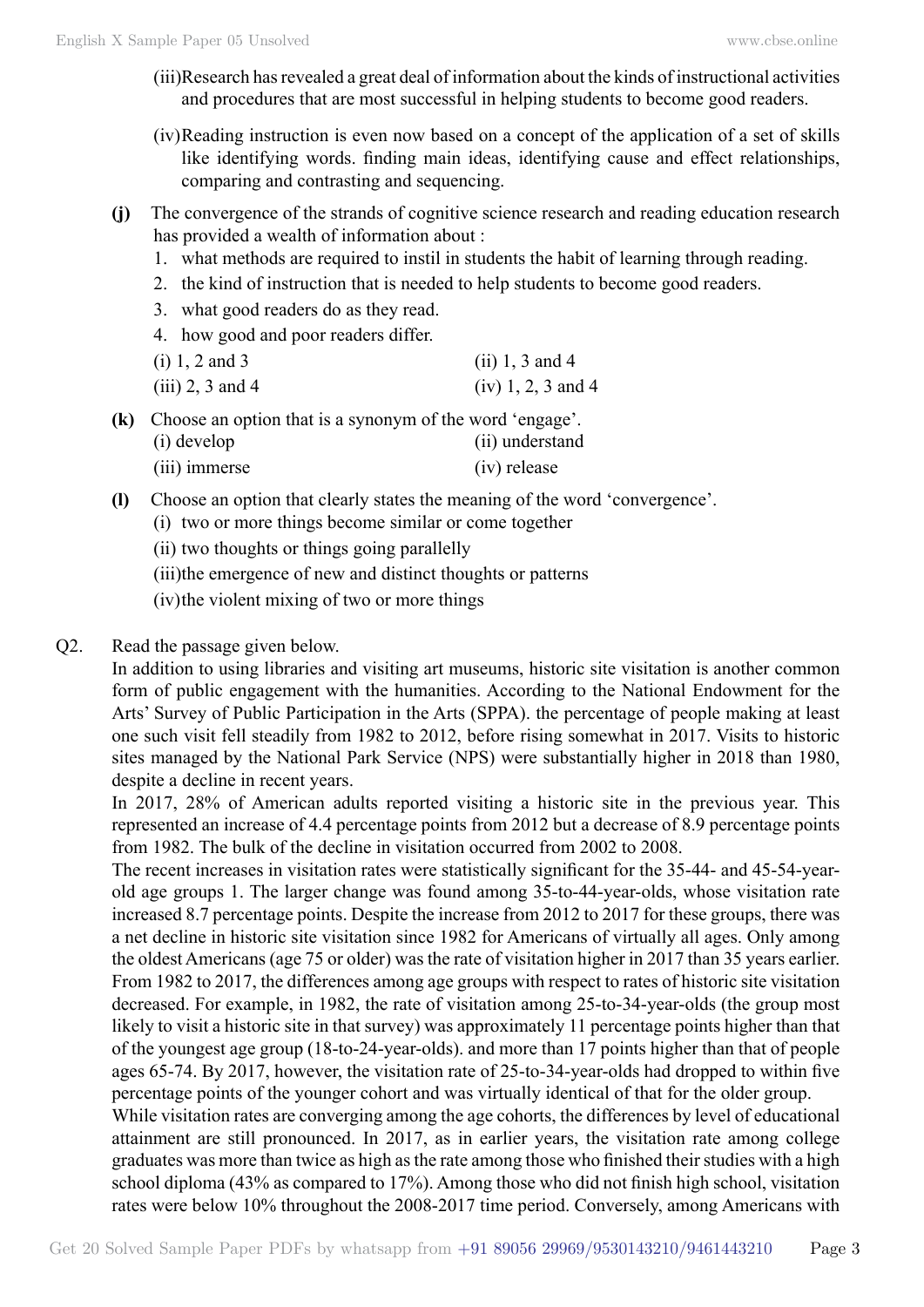a graduate or professional degree, visitation rates were in the vicinity of 50% during these years. Data from the National Park Service (NPS) indicate the types of historic sites visited most and also the demands made of these sites' physical infrastructure and staff. Visits to NPS historic sites rose from approximately 59.5 million in 1980 to almost 112 million in 2018. Throughout this time period, visits to historic sites constituted approximately a third of total NPS recreational visitation. Since hitting a recent low in visits in 1995, total visits to historic sites of all types increased 58% to a high of 120.3 million in 2016, before falling 7%, to 111.9 million visits in 2018. Much of the recent growth in visits to historic sites occurred among parks classified as national memorials and was driven by a particularly high level of visitation at sites that did not exist in 1995, such as the Franklin Delano Roosevelt Memorial (3.3 million visitors in 2018), the Martin Luther King, Jr. Memorial (3.6 million visitors), and the World War II Memorial (4.7 million visitors). As a result, visits to national memorials increased more than 300% from 1995 to 2016, even as the number of sites increased just 26% (from 23 to 29). In comparison, visits to national monuments increased only 3%, even as the number of sites in the category increased by 9% (from 64 to 70). From 2016 to 2018, the number of visits fell in every category, with the largest decline occurring at the memorial sites (down 10%), and the smallest drop at national monuments (3%). On the basis of your understanding of the given passage, answer ANY TEN questions from the twelve that follow.  $(1x10=10)$ 

- **(a)** Which of the following is NOT a common form of public engagement with the humanities ? (i) visiting art museums (ii) using libraries (iii) historic site visitation (iv) visiting public memorials
- **(b)** Which age group had a higher rate of visitation to historic sites in 2017 than 35 years earlier in America ?

| $(i)$ 35-44 year-olds      | $(ii)$ 45-54 year-olds |
|----------------------------|------------------------|
| (iii) 75 or more year-olds | $(iv)$ 25-34 year-olds |

- **(c)** After the year 1995, total visits to historic sites of all types increased 58% in the year .......... . (i) 2015 (ii) 2016 (iii) 2017 (iv) 2018
- **(d)** Which of the following is NOT a historical memorial in America ? (i) World War II Memorial (ii) Martin Luther King, Jr. Memorial (iii) Lincoln Liberty Memorial (iv) Franklin Delano Roosevelt Memorial
- **(e)** The number of historical sites visits fell in every category from the year 2016 to the year 2018, with the largest decline occurring at : (i) the archaeological sites. (ii) the art museums.
	- (iii) the memorial sites. (iv) the national monuments.
- **(f)** Though the visitation rates are converging among the age groups, the differences by the level of .......... are still pronounced. (i) employment attainment (ii) gender category
	- (iii) international visitation (iv) educational attainment
- **(g)** The rate of visitation among 25-to-34-year-olds was approximately .......... points higher than that of the youngest age group i.e. 18-to-24-year-olds. (i) 11 percentage (ii) 20 percentage (iii) 15 percentage (iv) 7 percentage
- **(h)** Choose an option that is clearly NOT similar in meaning to the word 'attainment'. (i) achievement (ii) realization (iii) tranquilizing (iv) obtaining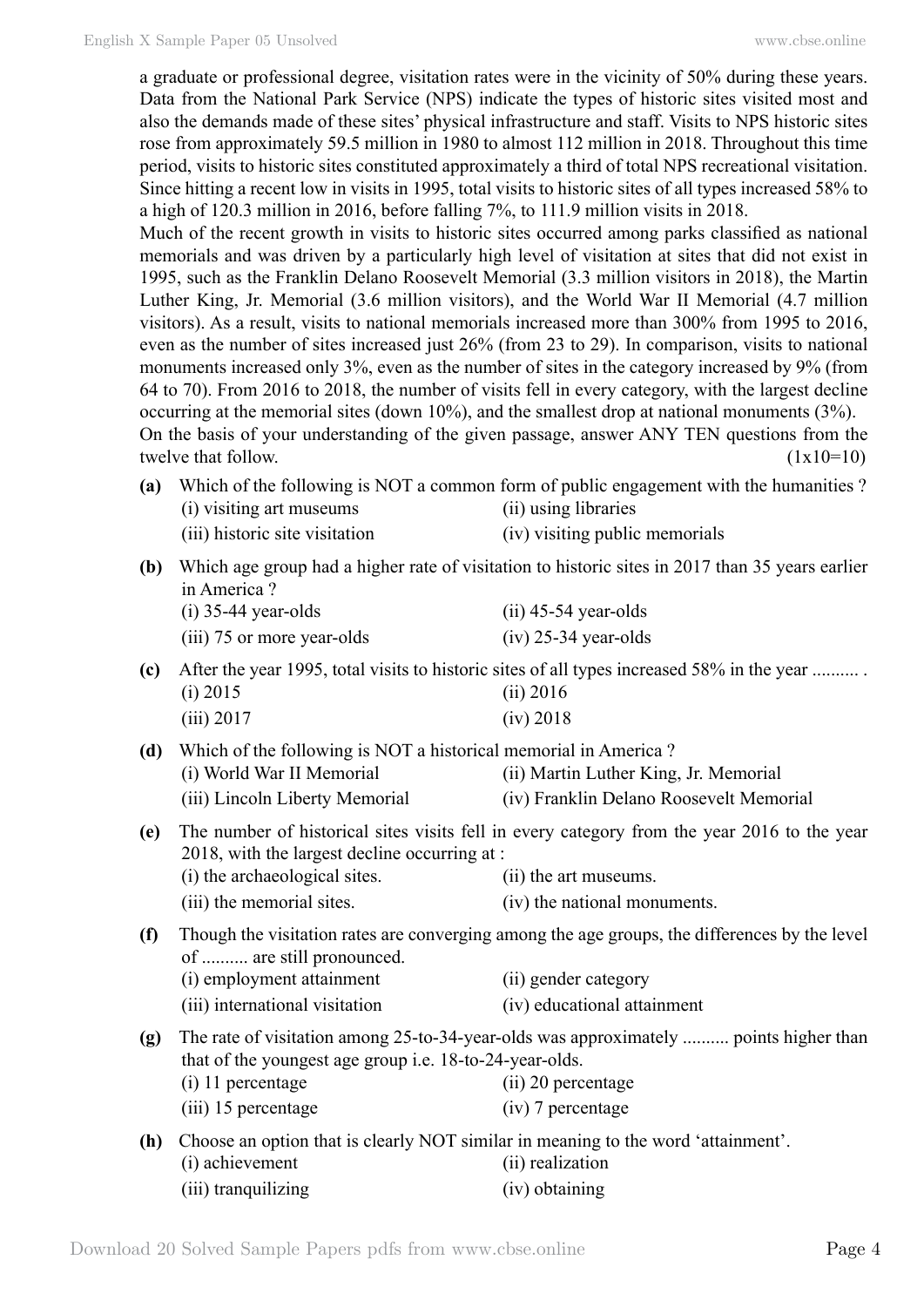- **(i)** In earlier years the visitation rate among college graduates was more than twice as high as the rate among those :
	- (i) who had a graduate or professional degree.
	- (ii) who finished their studies with a high school diploma.

(iii)who did not finish high school.

(iv)who were employed individuals.

**(j)** In America most of the .......... in visitation of historic sites occurred from the year 2002 to the year 2008.

| $(i)$ increase   | (ii) decline   |
|------------------|----------------|
| (iii) converging | (iv) diverging |

**(k)** Choose an option that lists a statement that is NOT TRUE.

- (i) Data from the National Park Service (NPS) only indicate the types of historic sites visited most.
- (ii) In 2017, 28% of American adults reported visiting a historic site in the previous year.
- (iii)The recent increases in visitation rates of historical sites were statistically significant for the 35-44 and 45-54 year-old age groups.
- (iv)Visits to historic sites managed by the National Park Service (NPS) were substantially higher in 2018 than 1980, despite a decline in recent years.
- **(l)** Choose an option that is an antonym of the word 'classified'.

| <b>LITERATURE</b> |                | $(10 \text{ Marks})$ |
|-------------------|----------------|----------------------|
| (iii) distribute  | $(iv)$ combine |                      |
| (i) categorised   | (ii) divided   |                      |

Q3. Read the extracts given below and attempt ANY ONE by answering the questions that follow.  $(5 \times 1 = 5)$ 

The baker made his musical entry on the scence with the 'Mang jhang' sound of his specially made bamboo staff. One hand supported the basket on his head and the other banged the bamboo on the ground. He would greet the lady of the house with 'Good morning' and then place his basket on the vertical bamboo. We kids would be pushed aside with a mild rebuke and the loaves would be delivered to the servant. But we would not give up. We would climb a bench or the parapet and peep into the basket.

- **(a)** The baker would make his musical entry on the scene with the 'jhang jhang' sound of :
	- (i) a bell in his hand. (ii) his specially made bamboo staff.
	- (iii) his bracelet which is made of bells. (iv) a bell on his basket.
- **(b)** How would the baker greet the lady of the house ? (i) by saying good morning (ii) by saying hello (iii) by bowing his head (iv) by jingling the bamboo stick
- **(c)** What is the antonym of 'vertical' ? (i) slanted (ii) straight (iii) horizontal (iv) diagonal
- **(d)** Choose an option that states the meaning of the word 'rebuke'
	- (i) a backlash of using an instrument
	- (ii) to investigate something to a great extent
	- (iii)an expression of disapproval or a scolding
	- (iv)a scream to ward off something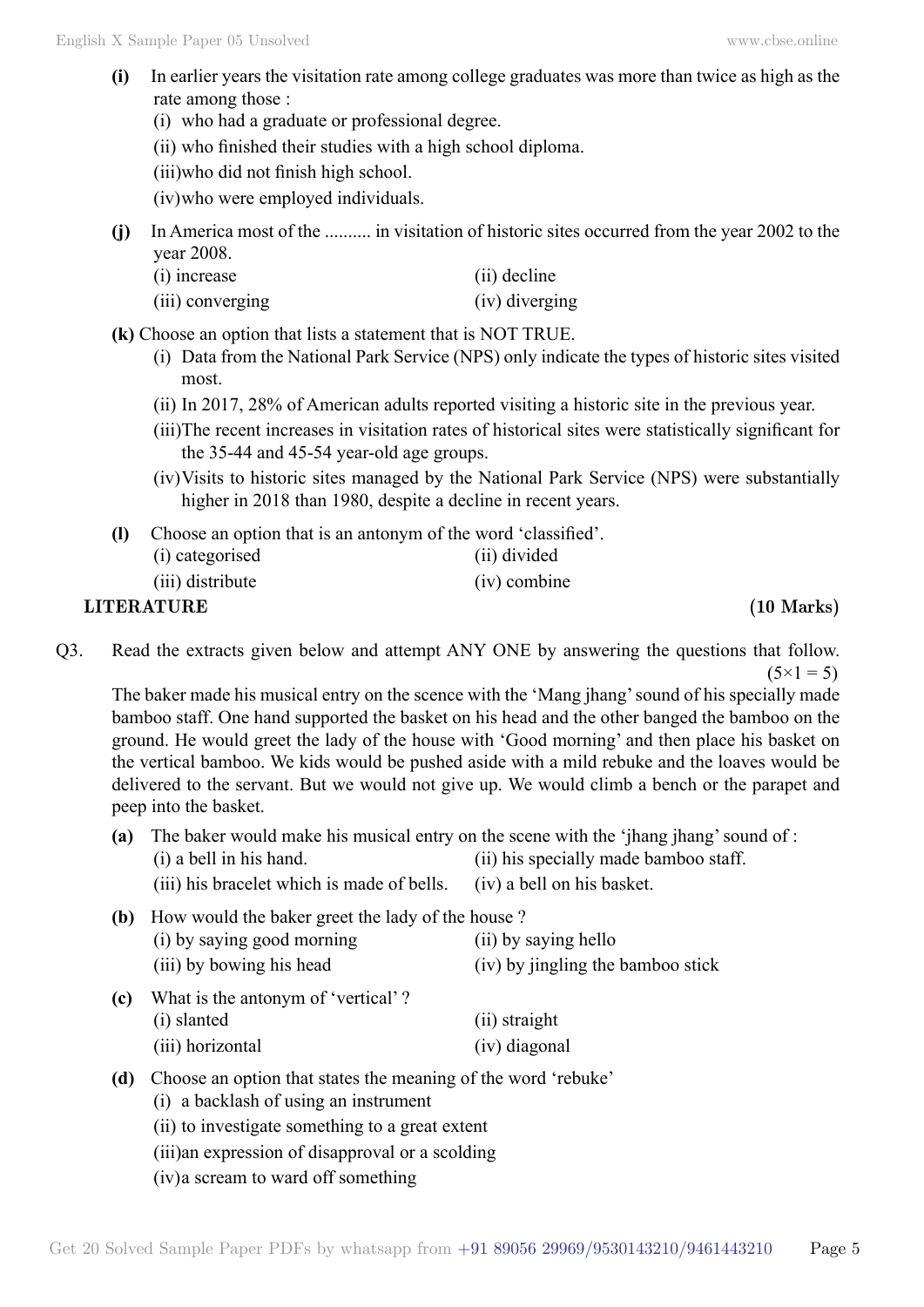## **O**

On the way home from school Maddie and Peggy held their drawings very carefully. All the houses had wreaths and holly in the windows. Outside the grocery store, hundreds of Christmas trees were stacked, and in the window, candy peppermint sticks and cornucopias of shiny transparent paper were strung. The air smelled like Christmas and light shining everywhere reflected different colours on the snow. "Boy !" said Peggy, "this shows she really likes us. It shows she got our letter and this is her way of saying that everything's all right. And that's that."

- **(a)** Peggy and Maddie were holding the drawings very carefully because :
	- (i) they were a gift.
	- (ii) they were a precious treasure.
	- (iii) it was snowing outside.
	- (iv) they had a long way to go home.

| What were stacked outside the grocery store?<br>(b) |                             |                             |  |
|-----------------------------------------------------|-----------------------------|-----------------------------|--|
|                                                     | (i) cardboard boxes         | (ii) christmas trees        |  |
|                                                     | (iii) christmas decorations | (iv) new invitations        |  |
| (c)                                                 | What did the light reflect? |                             |  |
|                                                     | (i) an image on the snow    | (ii) a figure on the ground |  |

- (iii) different figures on the ground (iv) different colours on the snow
- **(d)** Choose an option that states the meaning of the word 'cornucopias'.
	- (i) a container filled with Christmas treats
	- (ii) decorative containers usually full of flowers and fruits
	- (iii)a horn-shaped Christmas decoration

(iv)transparent and glittery Christmas decoration usually put outside a house

**(e)** What sort of letter had Maddie and Peggy sent Wanda ? (i) an apology letter (ii) an invitation letter (iii) a friendly letter (iv) a see you soon letter

Q4. Read the extracts given below and attempt ANY ONE by answering the questions that follow.  $(5 \times 1 = 5)$ 

No use to say 'O there are other balls' : An ultimate shaking grief fixes the boy As he stands rigid, trembling, staring down All his young days into the harbour where His ball went. I would not intrude on him: A dime, another ball, is worthless. Now He senses first responsibility In a world of possessions. People will take Balls, balls will be lost always, little boy.

- **(a)** Where did the ball go ? (i) into the water (ii) away from the owner (iii) towards the poet  $(iv)$  (i) and (iii)
- **(b)** Name the poem from which the above extract is taken. (i) Fire and Ice (ii) The Ball Poem (iii) Fog (iv) The Trees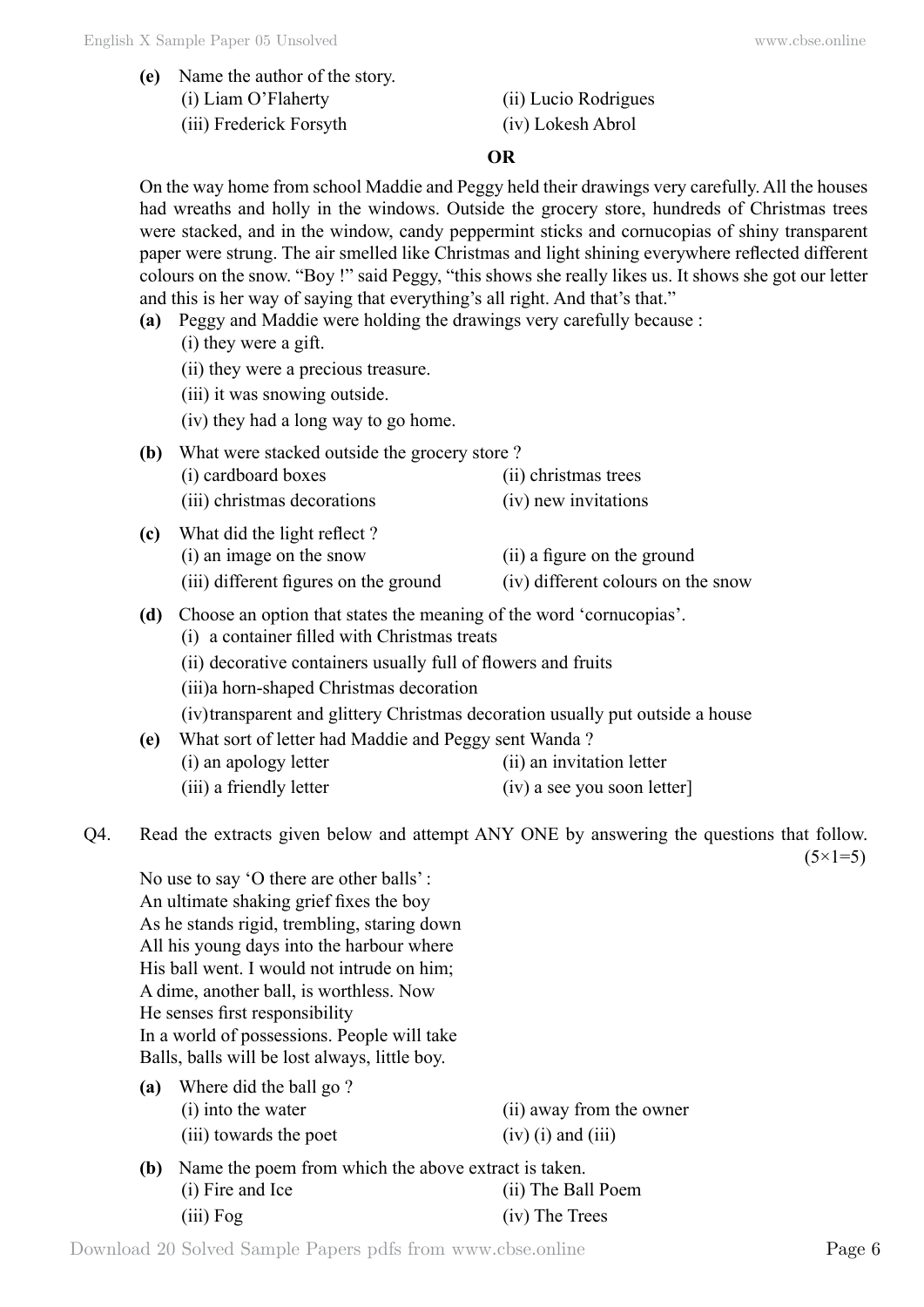- **(c)** Which figure of speech is used in the above lines ? (i) metaphor (ii) personification (iii) anaphora (iv) simile **(d)** Choose an option that shows the meaning of the word 'rigid'. (i) flexible (ii) stoic (iii) lenient (iv) stiff **(e)** Which of the following is NOT a meaning one can signify with the word 'ball' in this poem ? (i) innocence (ii) irreplaceable memories (iii) precious things (iv) darker path of life  **O** He hears the last voice at night, The patrolling cars, And stares with his brilliant eyes At the brilliant stars. **(a)** Name the poet. (i) John Berryman (ii) Walt Whitman (iii) Leslie Norris (iv) William Butler Yeats **(b)** Who is 'he' ? (i) a lion (ii) a tiger (iii) a jaguar (iv) a leopard **(c)** At what does he stare ? (i) the visitors (ii) the bright stars (iii) the guards (iv) other animals **(d)** What is the last thing 'he' hears at night ? (i) the voice of a watchman (ii) his own desperate cries (iii) patrolling cars (iv) shutting down of doors **(e)** Why has the poet used the word 'brilliant' twice ? (i) to create a sense of rhyme in the poem (ii) to catch the attention of the reader (iii)to lay more stress on the brightness of the eyes and the stars (iv)there is no deeper meaning behind the usage **GRAMMAR (10 Marks)** Q5. Choose the correct options to fill in the blanks to complete the note.  $(3\times1=3)$ History and Geography (a) .......... by means of the cinema. When taught this way, they will give pleasure; attention will be spontaneous and therefore the impression will be less temporary. Inspite of reforming movements, (b) ........ a feeling that what is enjoyed without effort cannot (c) ........ .
	- **(a)** (i) will be taught at first (ii) should be taught at first (iii) must be taught at first (iv) can be taught at first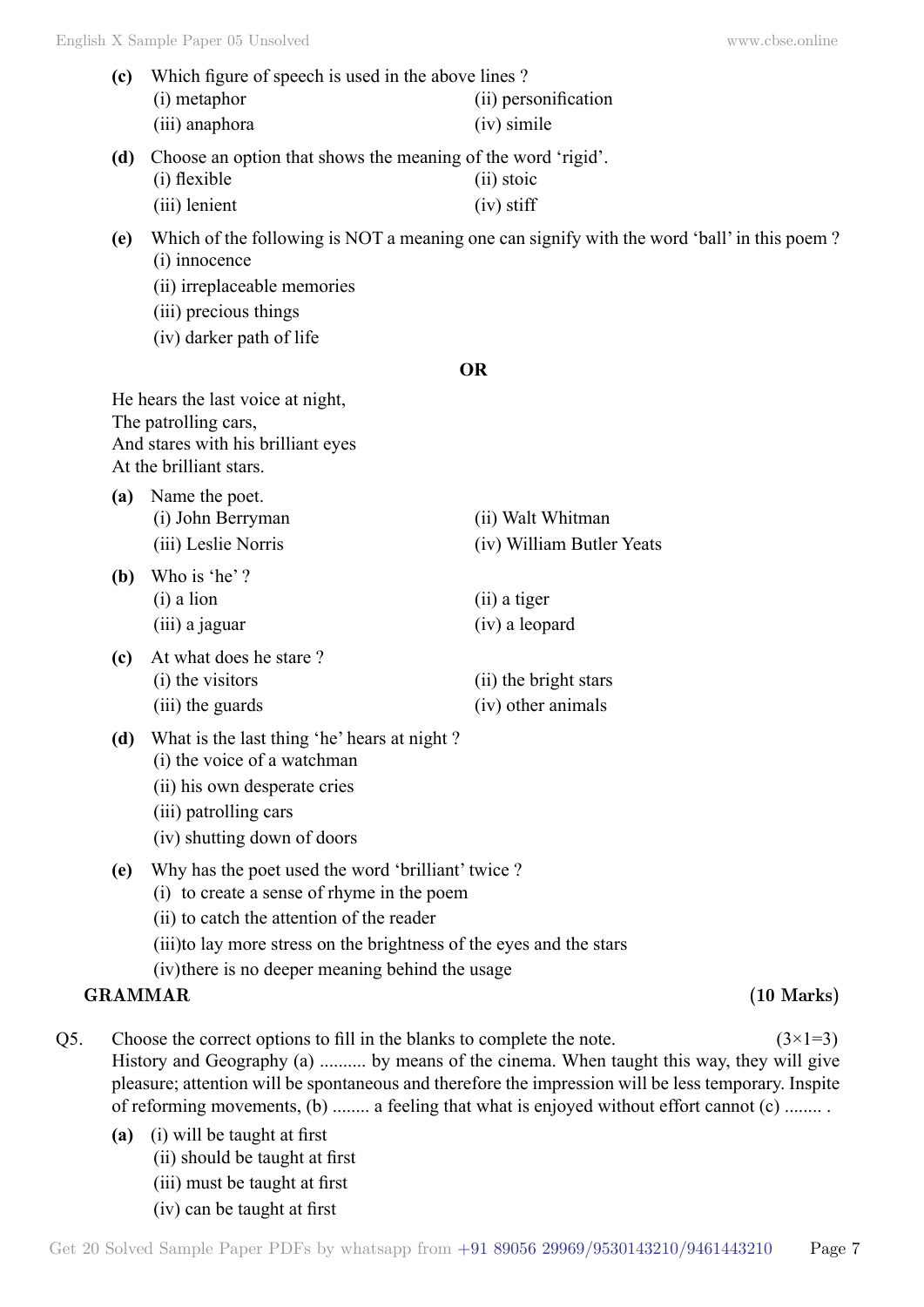- **(b)** (i) there was still among educators (ii) there will be still among educators
	- (iii) there were still among educators
	- (iv) there is still among educators
- **(c)** (i) have much educational value
	- (ii) had much educational value
	- (iii) has much educational value
	- (iv) be having much educational value
- Q6. Choose the correct options to fill in the blanks to complete the narration.  $(3\times1=3)$ 
	- Arthur : Kevin, are you going to the hospital again ? Is your mother okay ?
	- Kevin : My mother is now better. Thank God, she has been back to normal since Friday.

Arthur asked Kevin (a) .......... . He also asked him whether his mother was okay. Kevin replied that (b) .......... and thanking God, the boy said that (c) ..........

- **(a)** (i) if he had gone to the hospital again (ii) if he was going to the hospital again (iii)if he will be going to the hospital again (iv)if he is going to the hospital again
- **(b)** (i) his mother was better now (ii) his mother had been better now (iii)his mother is better now (iv)his mother has been better now
- **(c)** (i) his mother will be back to normal by Friday (ii) his mother has been back to normal since Friday (iii)his mother had been back to normal since Friday (iv)his mother have been back to normal by Friday

Q7. Fill in the blanks by choosing the correct options for ANY FOUR of the six sentences given below.  $(4 \times 1=4)$ 

| (a) | " I talk to you a litte later Mrs. Banerjeee ?"<br>$(i)$ must                                        | $(ii)$ will                                                                                                        |
|-----|------------------------------------------------------------------------------------------------------|--------------------------------------------------------------------------------------------------------------------|
|     | $(iii)$ can't                                                                                        | (iv) would                                                                                                         |
| (b) | They  their revision when the tutor arrived.<br>(i) have already done<br>(iii) are already doing     | (ii) had already done<br>(iv) were already doing                                                                   |
| (c) | $(i)$ are<br>$(iii)$ is                                                                              | Neither my mother nor my father  available to attend the parents-teacher meeting.<br>$(ii)$ were<br>(iv) have been |
| (d) | Mathew and I  football after school today. Do you want to join too?<br>(i) are playing<br>(iii) play | (ii) played<br>$(iv)$ is playing                                                                                   |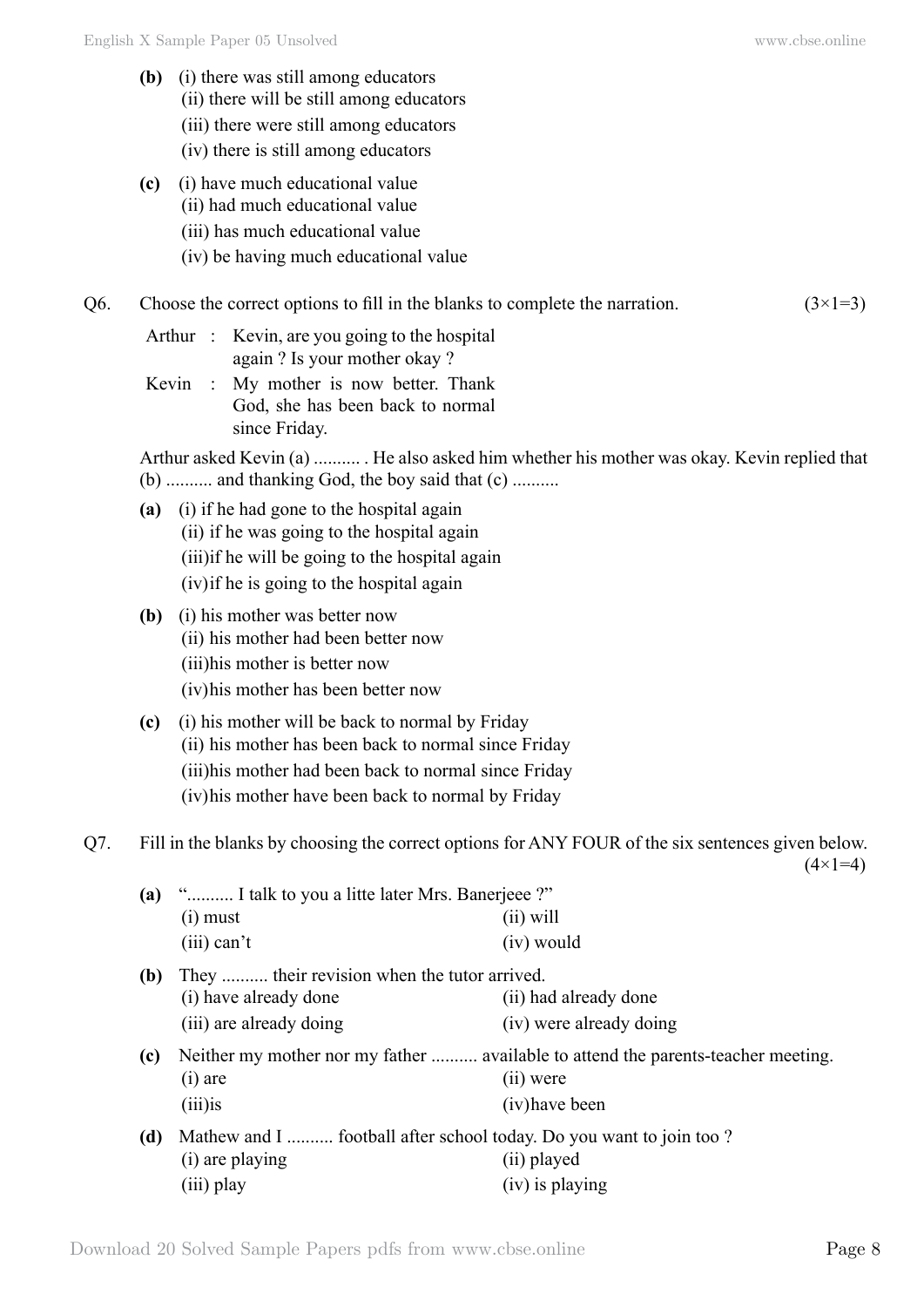| (e) | There isn't  point in getting upset about it. |              |  |
|-----|-----------------------------------------------|--------------|--|
|     | $(i)$ few                                     | (ii) several |  |
|     | $(iii)$ any                                   | $(iv)$ many  |  |
| (f) | I saw her  days ago.<br>$(i)$ a few           | $(ii)$ few   |  |
|     |                                               |              |  |

(iii) many (iv) a little

# **PART-B (40 Marks)**

# **WRITING**  $[2 \times 5 = 10 \text{ Marks}]$

Q8. Attempt ANY ONE of the following in 100-120 words. (5 Marks) You are Nitish /Nikita, the Head Boy/ Girl of Tagore Public School, Agra. Write a letter to Messers New Star Sports, Kalkaji, New Delhi asking them to send sports equipment for the games and sports department of your school.

### **O**

Write a letter to the editor of a local daily complaining against the school-bus drivers for rashdriving and overcrowding of buses causing risk to the lives of innocent school children. You are Dipti/Deepak of C-156, Janakpuri, New Delhi.

Q9. Attempt ANY ONE of the following in 100-120 words. (5 Marks) The following table gives information about some of the world's most studied languages. Write an analytical paragraph summarizing the given information by analyzing and reporting the main and relevant information.

| S. No. | Languages | No.<br>of<br>people<br>studying<br>$\mathbf a$ | Native speakers of<br>a language | <b>Speakers in</b> |
|--------|-----------|------------------------------------------------|----------------------------------|--------------------|
|        |           | language                                       |                                  |                    |
| 1.     | English   | 1.5 billion                                    | 527 million                      | 101                |
| 2.     | French    | 82 million                                     | 118 million                      | 51                 |
| 3.     | Chinese   | 30 million                                     | 1.39 billion                     | 33                 |
| 4.     | Spanish   | 14.5 million                                   | 389 million                      | 31                 |
| 5.     | Italian   | 8 million                                      | 67 million                       | 29                 |
| 6.     | Japanese  | 3 million                                      | 123 million                      | 25                 |

### **O**

Look at the given bar graph which shows the result of a survey conducted in the public and government schools of Mathura. The graph depicts the types of activities the teenagers from the age of 14 years to 19 years are involved in during their leisure time.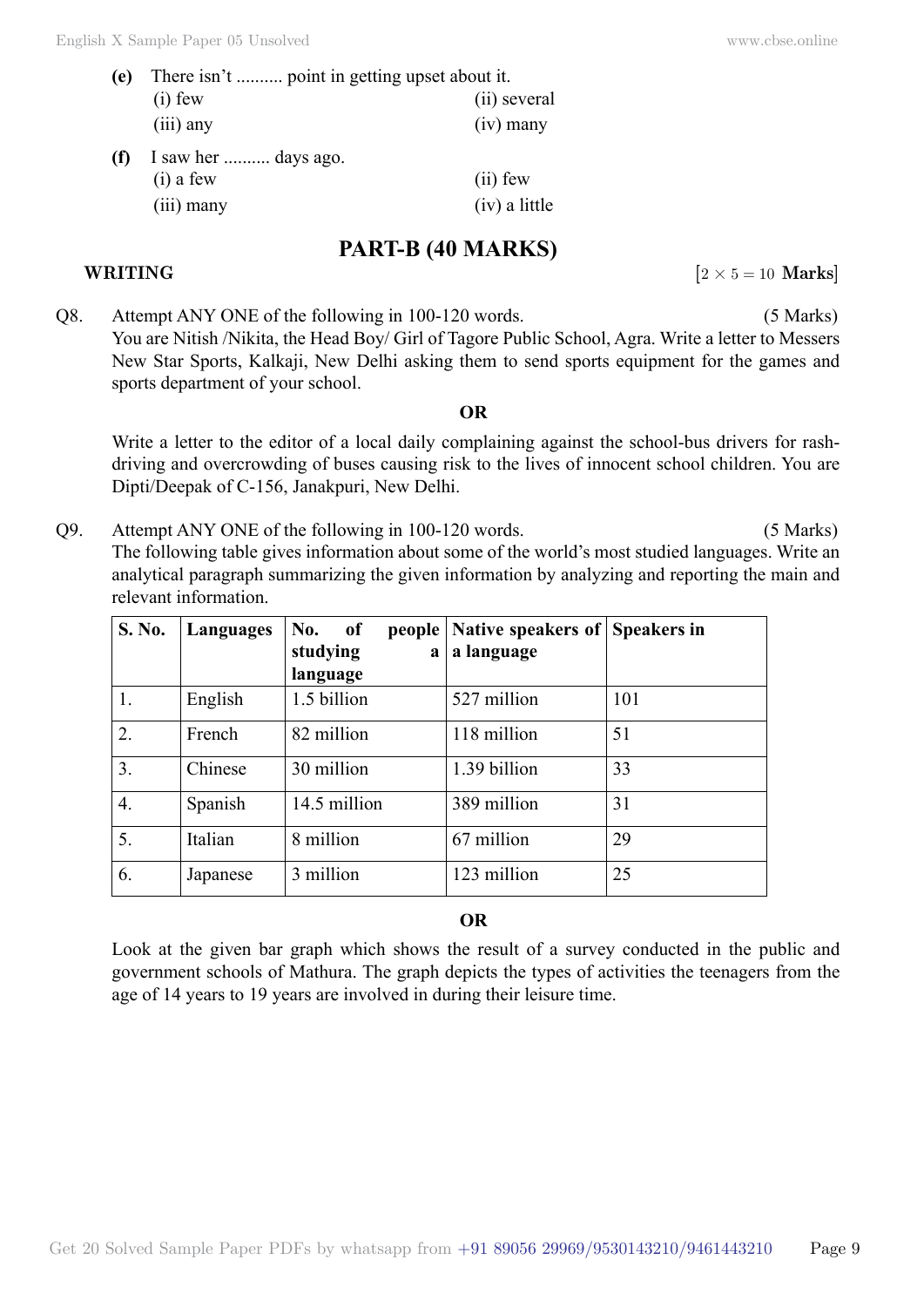

Write an analytical paragraph highlighting the result of the survey, including all the main points and relevant information.

# **LITERATURE (30 Marks)**

- Q10. Answer ANY TWO questions in 20-30 words each, from (A) and (B) respectively.  $2 \times 4 = 8$ **(A) (any two)**  $2 \times 2 = 4$ 
	- **(i)** Mr. Keesing was a strict but kind teacher. Explain the truth of this statement.
	- **(ii)** What does Natalya say about the dog named Guess ?
	- **(iii)** How did the young seagull try to catch the attention of his family ?

# **(B) (any two)**  $2 \times 2 = 4$

- **(i)** Why was Matilda not happy to receive the invitation to the party ?
- **(ii)** How was the hack driver recognised as Oliver Lutkins in the end ?
- **(iii)** What did Griffin do inside the London store ?
- Q11. Answer ANY TWO questions in 40-50 words each, from (A) and (B) respectively.  $3 \times 4 = 12$ **(A) (any two)**  $3 \times 2 = 6$ 
	- **(i)** Why would Valli shout in English—"Proud ! Proud !" ?
	- **(ii)** What, according to the poet Walt Whitman, makes the animals different or better than the human beings ?
	- **(iii)** What did Miss Mason say to the students in the class after reading the letter from Wanda's father ?

## **(B) (any two)**  $3 \times 2 = 6$

- **(i)** How and when did Matilda find the borrowed necklace missing ?
- **(ii)** "The two boys stared in surprise at the fresh muddy imprints of a pair of bare feet." What did the bewildered boys observe while looking at these footprints ?
- **(iii)** Had Anil really forgiven Hari Singh ? Support your answer with evidence.

# Q12. **Answer ANY ONE of the following in 100-120 words. (5×1=5)**

"So, in order not to shake the writer's faith in God, the postmaster came up with an idea to answer the letter".

What does this statement tell us about the postmaster ? Was his idea successful ? How did the receiver react ?